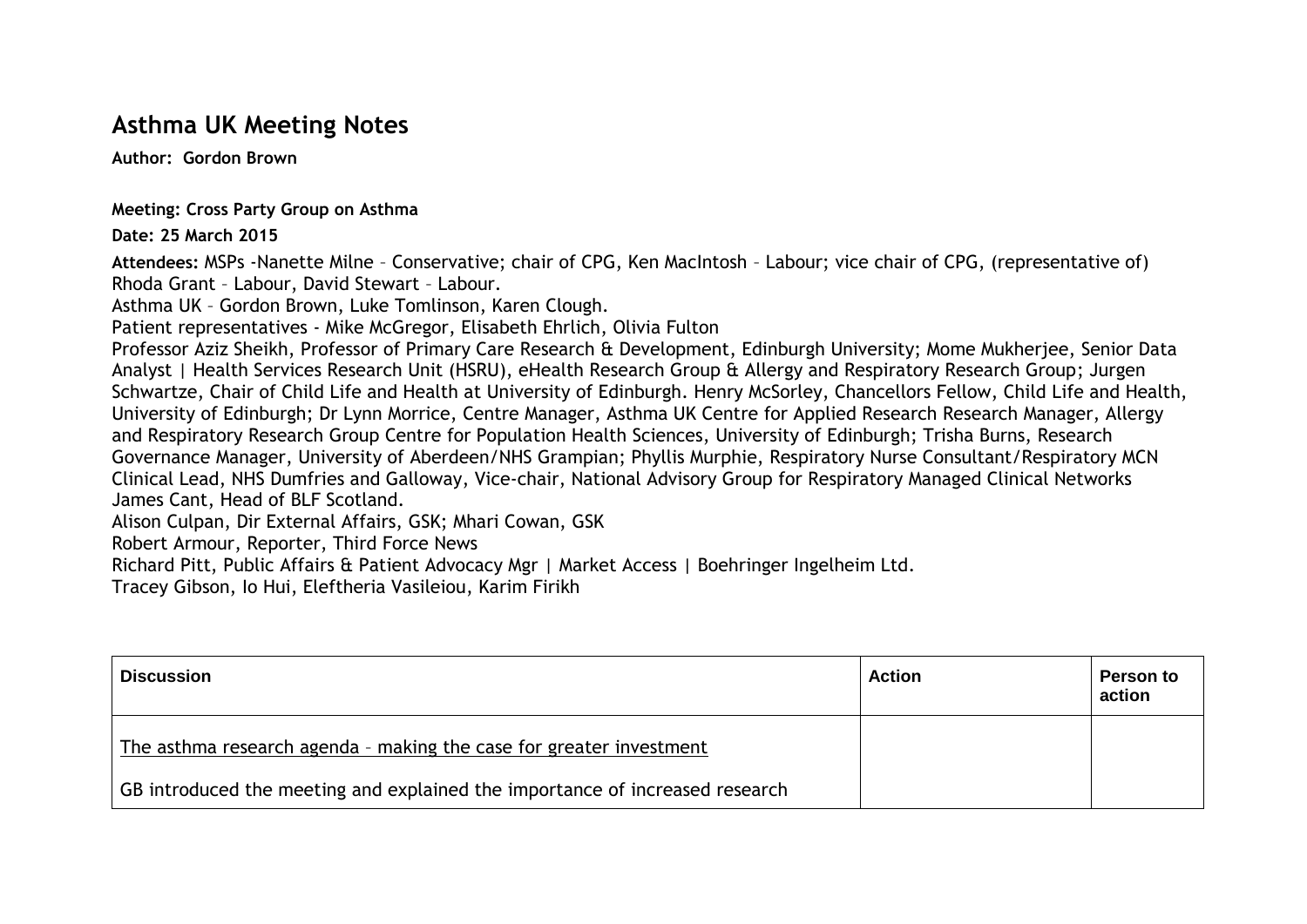| funding into asthma. It was noted that previous asthma research has had great impact     |  |
|------------------------------------------------------------------------------------------|--|
| in the past but that it remains a chronically underfunded area. It was also explained    |  |
| that it currently takes 17 years for a new drug to move through the system from          |  |
| research to licencing and that this needs to be halved.                                  |  |
| <b>EARIP</b>                                                                             |  |
| Luke gave a presentation on the European Asthma Research and Innovation                  |  |
| Partnership, noting that indirect costs of asthma are estimated at 14.4 billion euros    |  |
| per year. It was explained that EARIP brings together 12 partners from 7 countries       |  |
| across research, patient groups and industry and its aim is to identify the research     |  |
| base to cure asthma, and to attract funding and political ambition around asthma         |  |
| research.                                                                                |  |
| It was noted by Alison Culpan that it's a crucial time for asthma currently and that the |  |
| innovation around EARIP can change the landscape for care, as long as it keeps           |  |
| momentum up to the point of getting new medicines and care strategies to patients.       |  |
| Dr Aziz Sheikh queried what is needed from CPG attendees to gain support for EARIP,      |  |
| with LT confirming that support from all stakeholders was needed to push this            |  |
| forward, including political/industry and research sectors.                              |  |
| Asthma UK Applied Centre; the model of a collaborative approach to attract funding -     |  |
| Professor Aziz Sheikh                                                                    |  |
| Aziz explained the current core programmes of research for asthma and the model for      |  |
| bringing expertise together in a virtual centre. He explained the research model         |  |
| adopted by the applied centre was leading the way in asthma research, noting that its    |  |
| success could change the research landscape for asthma across the UK.                    |  |
| He noted the importance of building capacity and expertise in future generations of      |  |
| research via their PHD internships. Alongside this the development of their              |  |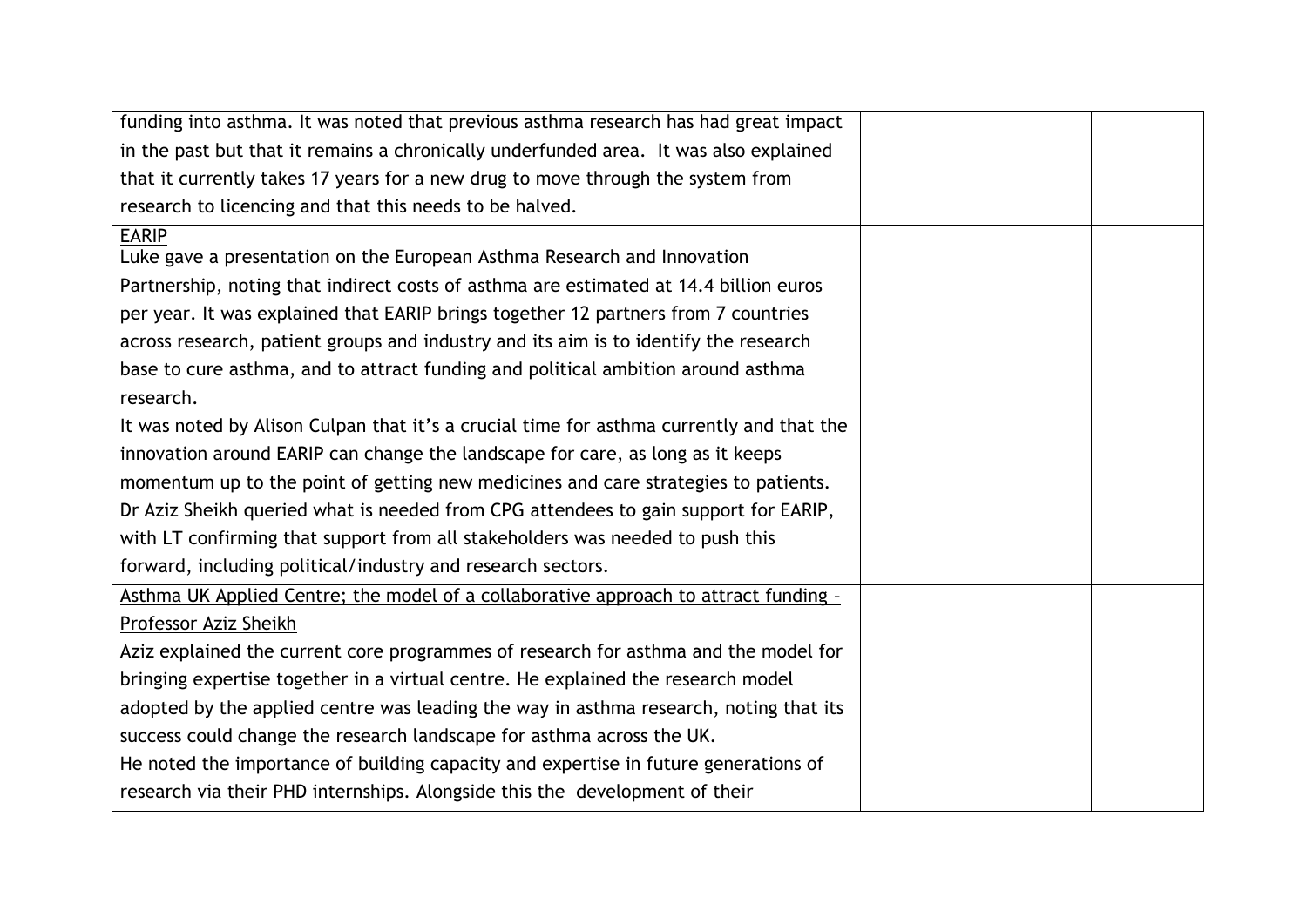| methodology service for asthma trials which is being supported and funded in part by  |  |
|---------------------------------------------------------------------------------------|--|
| asthma UK to ensure maximum value of secondary uses of data.                          |  |
| It was noted that the CPG on asthma is high profile and should be used as a tool to   |  |
| encourage funding into asthma research. It was suggested that MEP's could be invited  |  |
| to attend to raise the profile further and an invite coming from Nanette or Ken would |  |
| add weight. Aziz also noted he was happy to be involved in discussions with SG        |  |
| colleagues.                                                                           |  |
| GB asked Aziz if he had a view on what asthma needed to do to try and keep up with    |  |
| the more high profile diseases, such as cancer, in terms of research funding. Aziz    |  |
| noted that there needs to be an understanding of the realities of asthma, although    |  |
| there are asthma related deaths these are nowhere near the level as those from        |  |
| cancer and therefore there will not be the same dedication to funding research into   |  |
| finding a cure as cancer. He believes that instead of asking for 'more of the pie' in |  |
| terms of funding the size of the pie itself needs to be increased.                    |  |
| It was also queried whether the health ministers from across the nations could meet   |  |
| and whether a group of wider stakeholders could be brought together. The importance   |  |
| of events such as the CPG was highlighted to raise these ideas and give strength to   |  |
| current work. Nanette stated that she felt MEP's could be interested in getting       |  |
| involved with the work of the CPG. Luke also explained that the Westminster life      |  |
| sciences minister publically agreed to support EARIP.                                 |  |
| Nanette mentioned that self management in asthma was like self management in          |  |
| many other conditions, with Aziz agreeing that if we can crack it for asthma then     |  |
| other diseases will follow.                                                           |  |
| GSK raised their asthma app, asking if anyone around the table had experience of      |  |